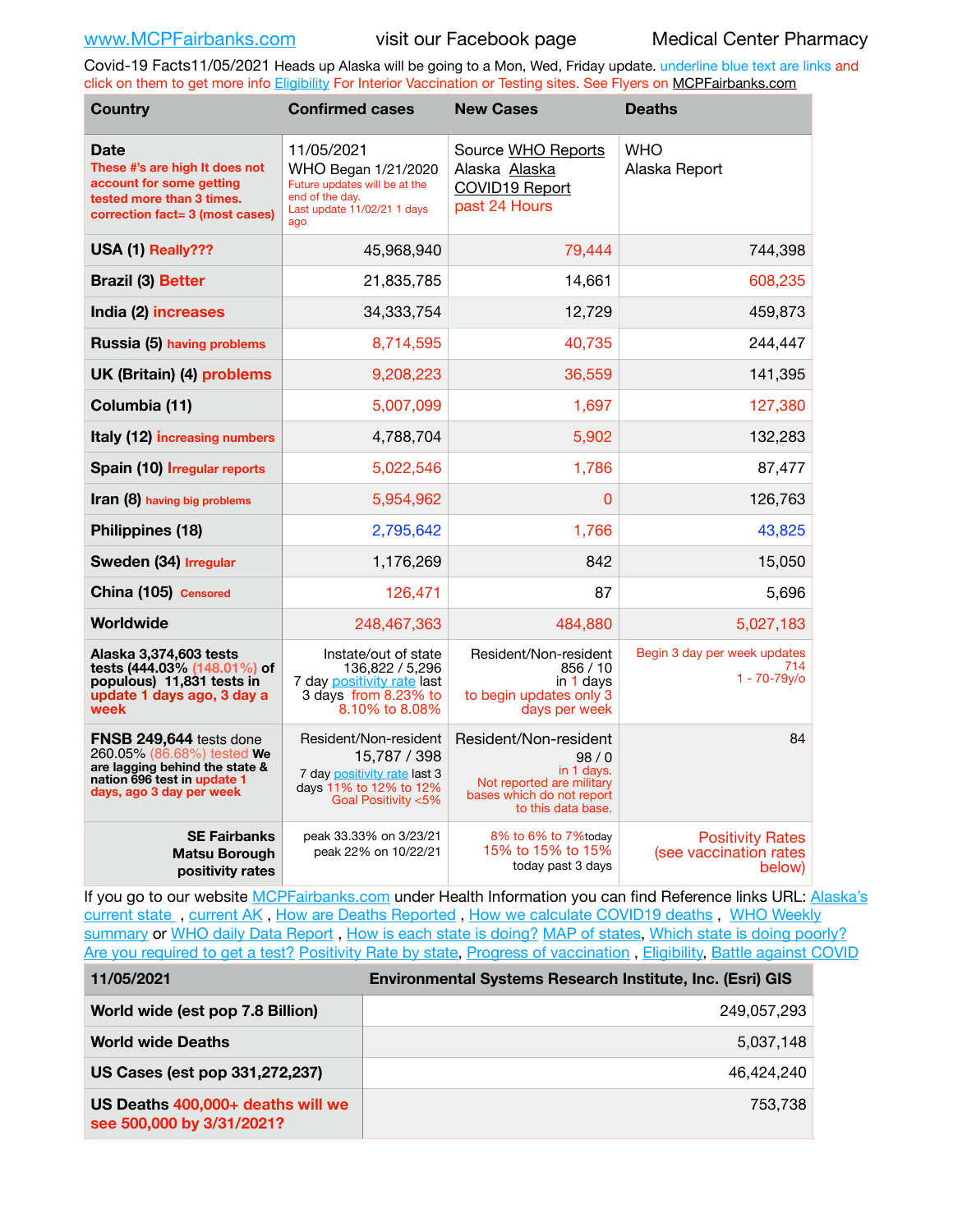## Impact of COVID-19 on the US Healthcare system

Estimated US Population 331.3 million 280.51% (93.50%) have been tested (928.5 million tests have been run) Estimated 5% of US population will test positive for Covid-19 16.56 million (currently 46.4 Million (14.03%) of population tested positive vs Alaska (18%) we have currently tested an est. 928.5 million based on 46.4 mill that have tested positive discount some of these numbers by 67% to account for multiple testing of same person. If 8% will require hospitalization of the 16.56 million positive cases, we would need 1.325 million beds. Estimated by the American Hospital Association there are 800,000 staffed beds available.

The US has 2.8 hospital beds per 1000 our needs could be 56, China had 4.3, Italy 3.2, South Korea 12.3

The USNS Mercy and Comfort added 2,000 staffed beds, not ICU Of these estimated to be admitted to ICU 860,000. to ICU beds The US has 16,000 ICU beds we have 68,000-85,000 beds US could need 299,000 beds with ventilators  $\leq 16,000$  ventilators

 The Needs

**Summation:** Estimated needs could be 1.325 million hospitalized beds for just COVID-19 patients alone. If positives represents 5% of test run, then approximately 928.5 million have been tested, we have no idea how many tests have been run or how many multiple tests conducted on the same person, resulting in 46.4 million positive tests run with 753,738 total deaths with 2,224 deaths in the past 1 days, ave 5,099/day. In AK, with 136,822 positive cases 18% of Alaska, 2,836 hospitalizations, and 714 deaths. Hospitalization rate is 2.07% of those that test positive, Death Rate 0.53% overall or 25.18% of those hospitalized. Those >60 y/o represent 15% of positive cases, yet represent 80% of deaths. 816,147 vaccines given equal approximately 386,423 (50.85%) completed series and 429,724 (56.54%) vaccinated once of population.

Normal ICU stay 5-7 days, estimated ICU stay for COVID-19 2-3 weeks and they could tie up a ventilator for that length of time also, helping only 1/3 as many patients.

This is why we need to flatten the curve by social spacing and only essential travel.

Expected Death (these are just estimates based on other countries) if 5% of the US Population (16.56 million) test positive we are now at 29.137 million positive (8.8%) and if

1% die = 165,600 people

2% die = 311,200 people

3% die = 496,800 people

6% die = 993,600 people obviously we have passed the 1.325 million positive cases we are at 38.176465 million so if 5% of the US population (16.56 million) test positive and 6% of those die = 993,600 deaths if no vaccine, or if 3.09% (511,704) will die, but we are 11.5% of the population, we know 1.65% die or 631,809 people. World wide death rate of positive tests actually 2.02%. The US is at 753,738 1.62% of those actually tested positive, that is 70% lower death rate than when we started in 3/2020 , started at 6%. But we are slipping Death % have gone from 1.67 to 1.82%. There are 7.8 Billion people in the world 331.3 million live in the US (4.2% of the world's population) 18.64% have tested positive. The US deaths represents 14.96% of the world's death numbers and 18.64% of worldwide confirmed cases we should be at 4.2%. Interesting the US has access to the greatest health care in the world, yet experienced 1 death of 5 deaths worldwide or 20% of the worlds death yet represent only 4.2% of the population. What are we doing wrong?

In comparison to the flu in the US.

CDC Estimates. From 2010 to 2016, the flu-related death rate was between 12,000 and 56,000, with the highest season being 2012 to 2013 and the lowest being 2011 to 2012. Most deaths are caused by complications of the flu, including pneumonia or a secondary bacterial infection of the heart or brain. or 2,000 to 9,333 per year. In 2020 in the US has 19 million cases 180,000 hospitalized and 10,000 (0.052%) have died, typically it is 2% will die, compared to 1.62% with COVID19. 280.51% (US), 444,03% (Alaska), & 260.05% (Fbks) are still too few to protect us from future outbreaks. Experts feel that we need either need people to get infected with the virus and develop antibodies or get vaccinated to create immune antibodies to protect us, that we need >65% of the population to have positive antibody tests and preferably 70-90%, one expert felt they would not feel confident til >85% were positive, to give assurance (herd immunity) in order to go without masks and social distancing. NY City seems to have the highest number at 20%. Testing is so important. Currently we are testing at 50.34 Million tests per month. At this rate to test everyone once it will take 6.52 months or over 0.67 years. To test 3 times it would take 19.55 months or almost 2 years still from now

The [Flu](https://lnks.gd/l/eyJhbGciOiJIUzI1NiJ9.eyJidWxsZXRpbl9saW5rX2lkIjoxMDMsInVyaSI6ImJwMjpjbGljayIsImJ1bGxldGluX2lkIjoiMjAyMTAyMjYuMzYwNDA3NTEiLCJ1cmwiOiJodHRwczovL3d3dy5jZGMuZ292L2ZsdS93ZWVrbHkvb3ZlcnZpZXcuaHRtIn0.ePMA_hsZ-pTnhWSyg1gHvHWYTu2XceVOt0JejxvP1WE/s/500544915/br/98428119752-l) (Influenza kills approximately 1-2% of those infected ([1.6% positivity in Alaska](http://dhss.alaska.gov/dph/Epi/id/SiteAssets/Pages/influenza/trends/Snapshot.pdf) zero deaths for flu), SARS killed 800 people total, COVID19 appears to kill 1.62% (753,738) of those that test positive (14.03% of US COVID) or 19% less deadly than the flu and seems to be more contagious. (Seems to spread more readily) [Flu](https://lnks.gd/l/eyJhbGciOiJIUzI1NiJ9.eyJidWxsZXRpbl9saW5rX2lkIjoxMDEsInVyaSI6ImJwMjpjbGljayIsImJ1bGxldGluX2lkIjoiMjAyMTAyMjYuMzYwNDA3NTEiLCJ1cmwiOiJodHRwOi8vZGhzcy5hbGFza2EuZ292L2RwaC9FcGkvaWQvUGFnZXMvaW5mbHVlbnphL2ZsdWluZm8uYXNweCJ9.oOe3nt2fww6XpsNhb4FZfmtPfPa-irGaldpkURBJhSo/s/500544915/br/98428119752-l)  [rates dropped from 300 to single digits this year](https://lnks.gd/l/eyJhbGciOiJIUzI1NiJ9.eyJidWxsZXRpbl9saW5rX2lkIjoxMDEsInVyaSI6ImJwMjpjbGljayIsImJ1bGxldGluX2lkIjoiMjAyMTAyMjYuMzYwNDA3NTEiLCJ1cmwiOiJodHRwOi8vZGhzcy5hbGFza2EuZ292L2RwaC9FcGkvaWQvUGFnZXMvaW5mbHVlbnphL2ZsdWluZm8uYXNweCJ9.oOe3nt2fww6XpsNhb4FZfmtPfPa-irGaldpkURBJhSo/s/500544915/br/98428119752-l) note the start of mask wearing impacted flu numbers. Alaska has 136,822 so far 15,787 in Fairbanks or 1 of every 9 of Alaskans, and with 84 of 714 deaths 1 in 9, the first case was transient foreign airline crew member. Interesting, the Source of Alaska's SARS-Cov2 virus originated not from East Asia by travelers or the west coast (Washington where it was first observed) , but came from the east coast of the US, and they were inoculated first from Europe, accordingly from New York's Governor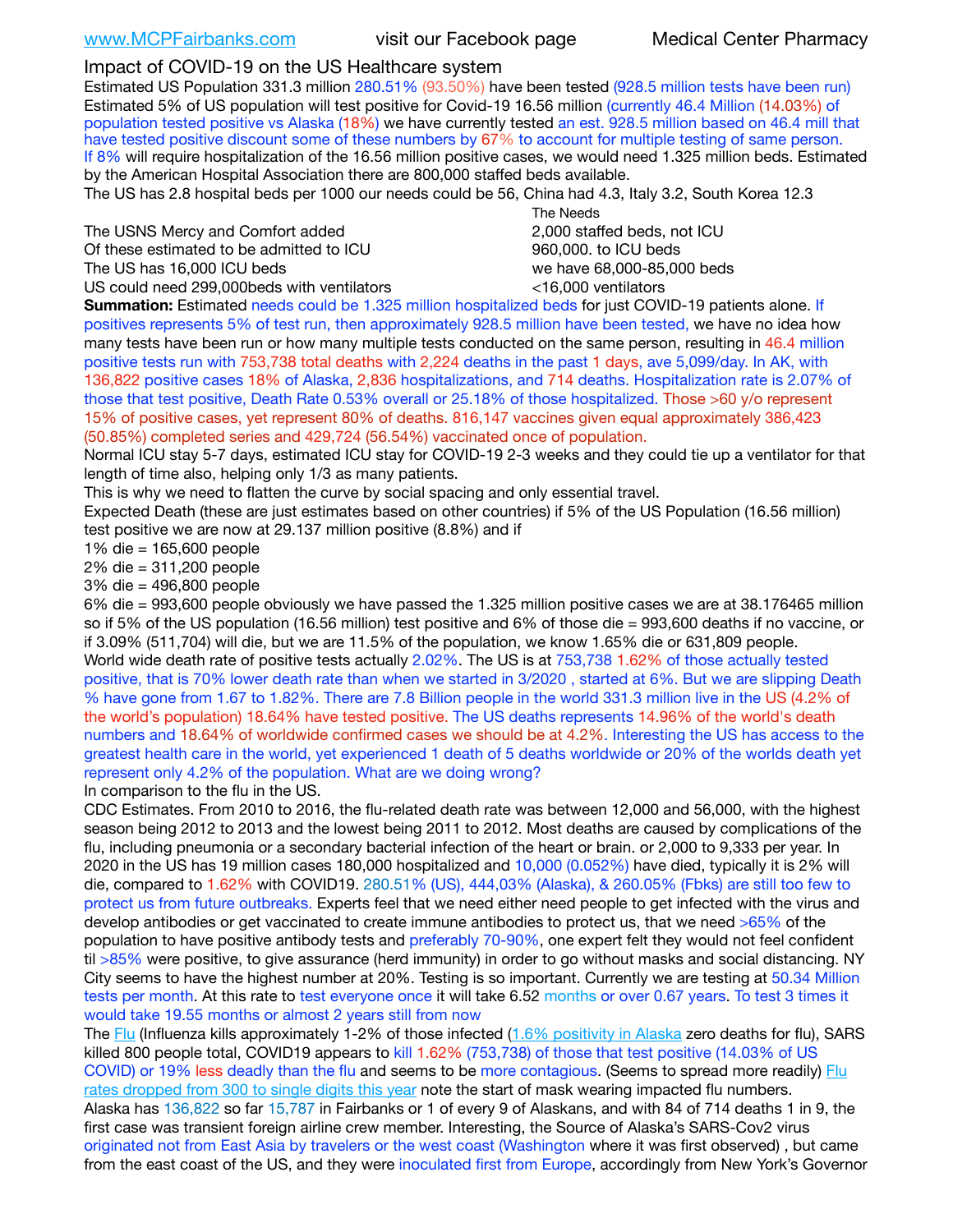[www.MCPFairbanks.com](http://www.MCPFairbanks.com) visit our Facebook page Medical Center Pharmacy

and CDC. Currently 40 Variants known, only 14 of major concern in the US. (Europe's (china's)) Primary, plus an Ohio variant (COH.20G/501Y), California, [UK](https://www.cdc.gov/coronavirus/2019-ncov/transmission/variant-cases.html) (B.1.1.7), (7) South African (1.351), India (Delta), Delta-Plus, Peru (Lambda(C.37)), Mu (Columbia) and (2) Brazil (P.1), we have seen 6, Europe's (China) [variant,](https://www.webmd.com/lung/news/20210318/cdc-who-create-threat-levels-for-covid-variants?ecd=wnl_cvd_031921&ctr=wnl-cvd-031921&mb=kYbf7DsHb7YGjh/1RUkcAW0T6iorImAU1TDZh18RYs0=_Support_titleLink_2) California, Brazil, UK, South Africa, India (delta) now representing 96% of new tests, Mu (Columbia) the latest in Alaska so far, the last 5 in particular as they have a 50% increase in transmissibility vs 20% in the others over the China variant, the delta variant is 50% more transmissible than the UK (B.1.1.7) version, Mu(Columbia). For the latest in [Variance issues in Alaska](https://lnks.gd/l/eyJhbGciOiJIUzI1NiJ9.eyJidWxsZXRpbl9saW5rX2lkIjoxMDgsInVyaSI6ImJwMjpjbGljayIsImJ1bGxldGluX2lkIjoiMjAyMTA4MDUuNDQxMzM4NzEiLCJ1cmwiOiJodHRwOi8vZGhzcy5hbGFza2EuZ292L2RwaC9FcGkvaWQvc2l0ZWFzc2V0cy9wYWdlcy9odW1hbmNvdi9BS1NlcUNvbl9HZW5vbWljU2l0dWF0aW9uUmVwb3J0LnBkZiJ9.wjCZc7vYm_CIgdjPTJyJ9ehoQjtub_KeZLTKgTIA69A/s/500544915/br/110405970878-l)

**Best practice protection** is good personal Hygiene do not touch eyes, nose, mouth, wash hands frequently for at least 20-30 seconds, before you touch your face, and observe personal spacing of 6-18 feet. Remove your shoes in your house, frequently clean surface areas, let the cleaner sit 15-20 sec before wiping off. **We are recommending to wear any kind of mask.**

Drug treatment is being researched, but as yet not been verified, only suggested. Best to isolate those sick and isolate those most susceptible (old and preconditioned with risk factors)

**Risk factors:** Cardiovascular disease (56.6%), Obesity (41.7%), Diabetes (33.8%), age >60, respiratory problems, especially smokers or those who vape, High Blood Pressure

If you have been exposed self isolate for 2-4 weeks

One episode in China, a man tested negative for 27 days before showing symptoms. So Isolation may want to be considered up to 4 weeks not just 10-14 days.

Italy 1 in 10 positive cases admitted to ICU due to Hypoxic failure requiring mechanical ventilation. In NY it was 1 in 7 that required hospitalization, of the 5700 hospitalized 2634 were discharged (79% (2081)) or added (21%(553)), 9 in 10 put on a ventilator died.

Public policy development and education is important.

## **How Long does Covid-19 stay on objects**

|                  | Air (droplets in air, sneeze/cough)<br>Copper<br>skin (SARS-COV2)<br>droplets on skin (sneeze)<br>Cardboard (Amazon Box)<br>Plastic surfaces/Stainless Steel | up to 3 hours<br>4 hrs<br>9.04 hrs<br>11 hours<br>24 hrs<br>72 hour |                       | (Influenza virus 1.82 Hrs)<br>Viral RNA                       |                                                                                                                                                                                                                                                                                                |  |
|------------------|--------------------------------------------------------------------------------------------------------------------------------------------------------------|---------------------------------------------------------------------|-----------------------|---------------------------------------------------------------|------------------------------------------------------------------------------------------------------------------------------------------------------------------------------------------------------------------------------------------------------------------------------------------------|--|
| 30.00%<br>22.50% | Updated graph numbers.<br>Deaths % by Age (Who dies of the virus)<br>Test $(+)$ % by Age (Who is carrying the virus)                                         |                                                                     |                       | <b>Viral Antige</b>                                           | lgG<br>lgM                                                                                                                                                                                                                                                                                     |  |
| 15.00%           |                                                                                                                                                              |                                                                     |                       | Project outward<br>Exhalation can spray<br>spittle (droplets) | 1.5 m $(4.9 ft)$                                                                                                                                                                                                                                                                               |  |
| 7.50%            |                                                                                                                                                              |                                                                     | Coughing<br>Sneeze    | Development of immune response                                | 2 m (6.6 ft)<br>6 m (19.7 ft)<br>Early viral testing tests to see if you currently have the                                                                                                                                                                                                    |  |
| 0.00%            | 10-19 20-29 30-39 40-49 50-59 60-69 70-79 >80<br>ი-9<br>Vaccination in Alaska by Age                                                                         |                                                                     | virus.                |                                                               | Later antibody testing tells us if you have been<br>exposed and survived. But does not tells us if<br>you have immunities to the virus. We will need to                                                                                                                                        |  |
| 90.00%           |                                                                                                                                                              | 85.00%                                                              | Preferred Herd        | community                                                     | have both tests done in order to open the<br>Viral Antigen and Viral RNA tells us you have the                                                                                                                                                                                                 |  |
| 67.50%           |                                                                                                                                                              | 65.00%                                                              | <b>Beginning Herd</b> |                                                               | disease and can spread the disease and if you<br>can or are currently sick. IgM (short term) and                                                                                                                                                                                               |  |
| 45.00%<br>22.50% | Which Age group have received What % of the vaccine<br>What % of the Age Group have been Vaccinated                                                          |                                                                     |                       |                                                               | IgG (long term antibodies) tells us you have<br>experienced the virus or had the vaccine, and got<br>over it. You may be resistant if your antibody<br>levels are high enough. Current View of<br>antibodies/immunity. We have tested currently<br>444.03% (148.01%) of the Alaskan population |  |
| 0.00%            | 10-19 20-29 30-39 40-49 50-59 60-69 70-79                                                                                                                    | >80                                                                 |                       |                                                               | and over little over 280.51% (93.50%) of the US<br>population, discount these numbers by 67% to<br>reflect multiple testing of the same person. To be                                                                                                                                          |  |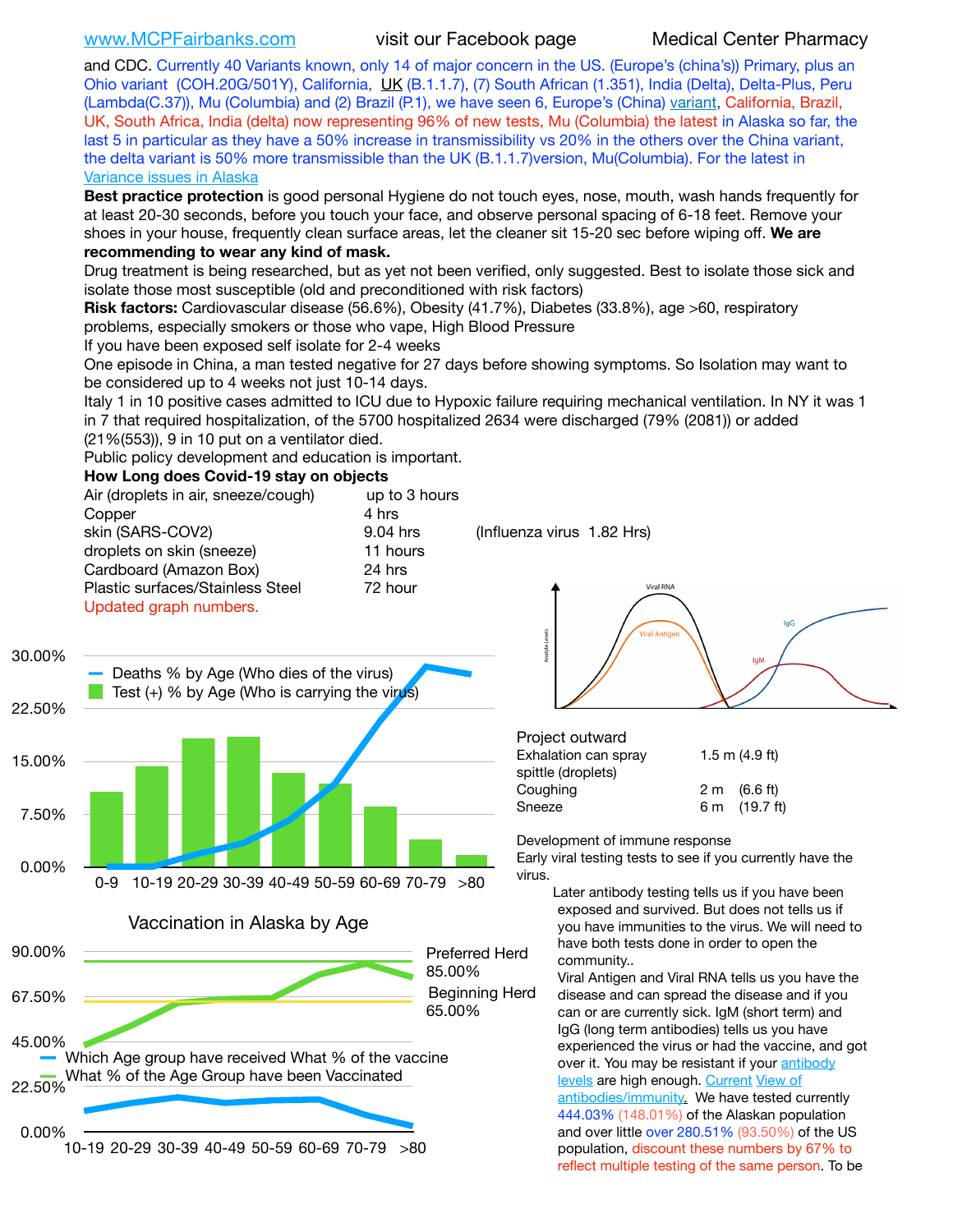[www.MCPFairbanks.com](http://www.MCPFairbanks.com) visit our Facebook page Medical Center Pharmacy

safe, we need at least 25% to see if we are making progress, [60%](https://www.jhsph.edu/covid-19/articles/achieving-herd-immunity-with-covid19.html) to [barely qualify](https://www.nature.com/articles/d41586-020-02948-4) to be safe, and [70-90%](https://www.mayoclinic.org/herd-immunity-and-coronavirus/art-20486808) to be assured we will not see a second wave of sickness. Some experts will [not feel safe til we are at 85%](https://www.bannerhealth.com/healthcareblog/teach-me/what-is-herd-immunity). See bottom of last page to see how and where in Alaska do we and each of the boroughs stack up, compared to other states and the nation.

Three types of clinical laboratory COVID-19 or SARS-CoV-2 tests are being developed:

Molecular Gene sequencing (current method), Viral antigen (testing parts of the virus), Host antibody tests (serology). They detect the virus in different ways.

Mask & [Mask Usage:](https://www.nationalgeographic.com/history/2020/03/how-cities-flattened-curve-1918-spanish-flu-pandemic-coronavirus/) N95 filter out 95% of the particles in the air 3 microns in size or larger.

| Conflict                                                 | Combat<br><b>Death</b> | Past<br>1<br>days |
|----------------------------------------------------------|------------------------|-------------------|
| Revolutionary<br>War                                     | 8,000                  |                   |
| Civil War                                                | 214,938                |                   |
| World War I                                              | 53,402                 |                   |
| World War II                                             | 291,557                |                   |
| <b>Korean Conflict</b>                                   | 33,686                 |                   |
| <b>Vietnam</b>                                           | 47.424                 |                   |
| <b>Gulf War</b>                                          | 149                    |                   |
| Afghanistan                                              | 1,833                  |                   |
| <b>Iraq</b>                                              | 3,836                  |                   |
| <b>1918 Flu</b>                                          | 675,000                |                   |
| 9/11 deaths                                              | 2,977                  |                   |
| <b>COVID19 deaths</b><br>from 1/20/2020 to<br>11/05/2021 | 753,738                | 2.224             |

out and sizes are about 10-12 microns in size. Bacteria are larger, so is dust, Gas molecules and viruses are smaller. PM2.5 are 2.5 microns in size. **Viruses** can be 1 micron in size, 0.3 micron in size, or 0.1 microns in size, so they **will pass right through**. **We recommend wearing any mask, the mask may provide up to 5 times the protection** ver **wearing no mask at all**. It still **does not protect** the wearer from contracting the infection, it **can inhibit** the spreading, something is **better than nothing at all**. **Remember there is a clean side ( the side towards you) and a dirty side,** the side to the contaminated air is dirty. If you are COVID positive then this is reversed.

When handling the mask, do not touch the dirty side and then touch your face, Wash properly your hands first after touching the dirty side before touching your face. If you are infected the dirty side is the inside surface of the mask. Wash your homemade mask in hot water wash >133F (for at least 10 minutes) and rinse to sanitize with high heat >133F Plus and a weak bleach or peroxide (not Both) the mask. Daily if possible. If you are a frontline health care provider with a homemade fabric mask 2 hours. Do not touch the dirty side.

**Mask usage: 5/13/21 While the CDC** has changed it's recommendations for those who have gotten vaccinated to go mask free, except on Mass Transportation such as buses and airline, or when in crowded situations, like concerts.

Those that have not been vaccinated are still advised need to wear a mask, they are now the population at risk.

The risk has now increased for those non-vaccinated folks. They no longer have the masked people in the community to protect them. While those who have been vaccinated will not get sick or as sick. They can still pass, much more easily without the masks, the virus to those who have not been vaccinated to make them sick.

Therefore, it is even **more imperative** that those that have not been vaccinated, wear a mask to protect themselves, or get vaccinated. The sea of those with the potential to have the virus now are those <12 y/o of age, those >  $12y$ /o who have not been vaccinated, or those who have been vaccinated and are transitory carriers. Currently, this is about 50% of the US population and about 60% of the Alaskan population. And about 80% of all children under 18y/o at this moment.

**Alcohol solutions** should be 60-80% alcohol **70%** is optimal. **Keep wet and rub 30 seconds**, or Happy Birthday song sung 3 times. **Hydrogen peroxide diluted to 2%** or 4 teaspoonful per quart of water (20ml per 946ml) Bleach the same ratio **Vinegar and ammonia are good cleaning agents, but not disinfectants**. **Do not mix** any of these agents together, toxic fumes can result. **Disinfectants, in order to be effective**, should remain on the applied surface, to be cleaned moist **(wet) for 30 seconds to 4 minutes** depending on material. Caution may dissolve glue or adhesives or bleach and discolor items, check with manufacturers. Do not let it get inside electronic devices. UV (10 minutes), [UV light](http://www.docreviews.me/best-uv-boxes-2020/?fbclid=IwAR3bvFtXB48OoBBSvYvTEnKuHNPbipxM6jUo82QUSw9wckxjC7wwRZWabGw) only kills where it can see.

## **Myths**

Taking hot baths, using colloidal silver, eating garlic soup, gargling with bleach are not proven to be effective. We have already seen using chloroquine taking the wrong form in the wrong dose can be fatal, one death and one critically injured. (see Arizona couple after listening to the past-president)

**We have heard of all kinds of cures.** To date there is no curative or preventative treatments, only supportive therapy. At this point there is **no proof** that Quinine, zinc, Hydroxychloroquine, Chloroquine, or Vitamin C works. As they say wives-tale at best, irresponsible reporting most likely. We have seen no information that they work.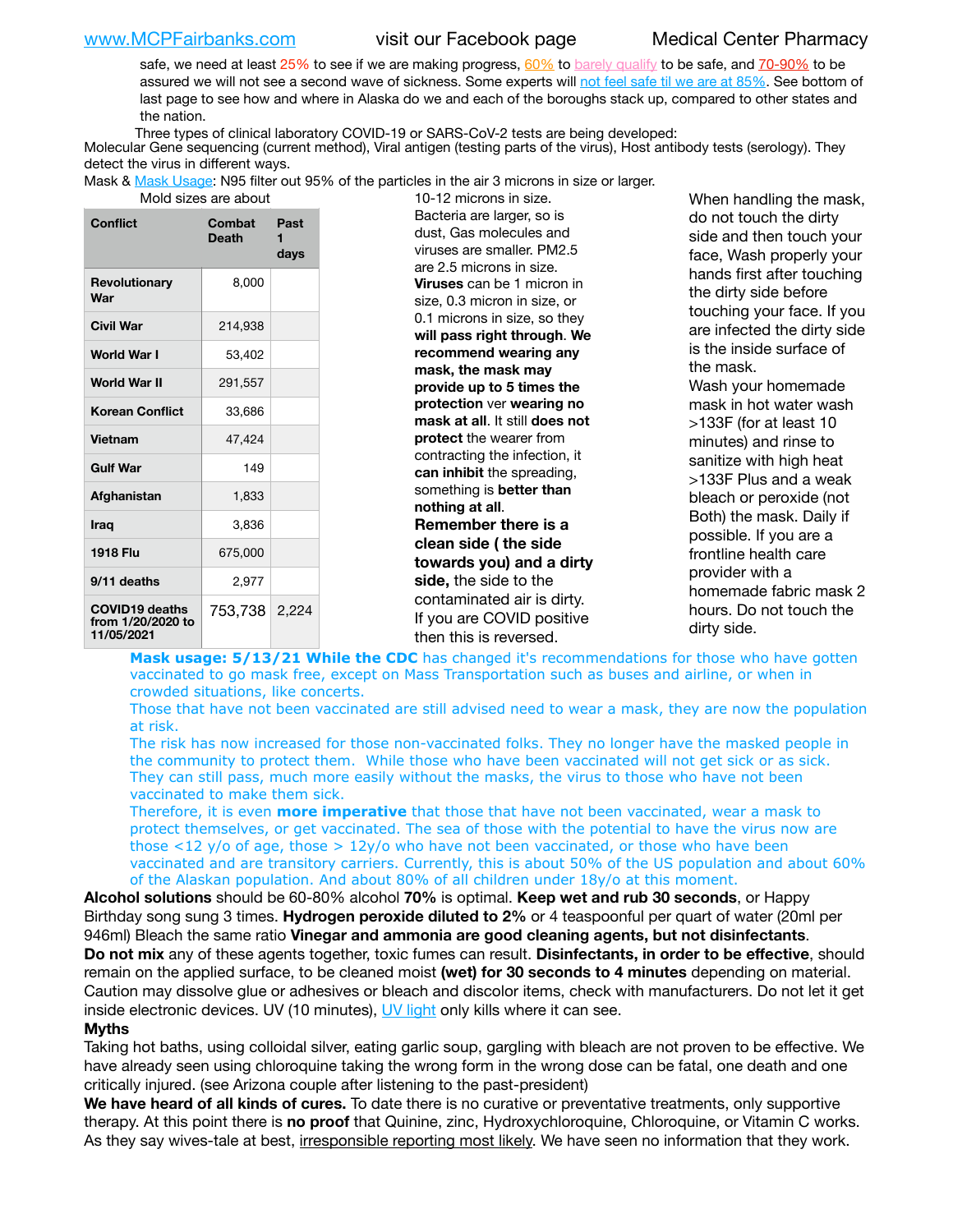## [www.MCPFairbanks.com](http://www.MCPFairbanks.com) visit our Facebook page Medical Center Pharmacy

There have been ineffective dosing issues, over-dosing issues, permanently killing the senses of smell or taste, inappropriate usage, cardiac arrhythmias, and death from the usage of these agents have been reported. The virus may die out with heat of summer, or cold weather, this is a myth, There are a couple of studies at show the virus can withstand 98F. We know the body tries to use up to 104F to potentiate our immune system, to kill viruses. Taking NSAID, Aspirin, Ach-Inhibitors, Arb's and you get the COVID-19 infection are not contraindicated and no clinical evidence that says you should stop any of these classes of medications. It would be misguided and ill advised if you did so, In other words, Unless your doctor makes changes, keep taking your medications unless told to do otherwise.

**Vaccine Myths and Fake information:** There are no microchips, tracking devices, fetus tissue, at all in the vaccines. Vaccines will not and can not change your DNA., It can not change the fertility of men or women. It seems to be safe to the fetus and pregnant women. You should continue to wear a mask til we get to Herd Immunity levels, but can remove masks if you are outdoors, but not at concerts where you are close together. You should still get vaccinated complete series) even if you got COVID. If you have some of the co-morbidities, it is important that you do get vaccinated, the side effects of the vaccine will be milder and survivable than getting COVID. When you have questions, ask a pharmacist or your doctor.

As of 12/21/20, DHSS was aware of 11 reports regarding possible allergic reactions from Alaska's hospitals to CDC: Bartlett Regional Hospital (8), Providence Alaska (2) and Fairbanks Memorial Hospital (1). Two were identified as anaphylaxis and one of those resulted in hospitalization for ongoing monitoring. In the other three cases, symptoms were mild and not considered anaphylaxis. the hospitalized patient has been discharged and is doing well. The CDC said there appears to be no obvious geographic clustering of these reactions, nor was a specific production lot involved. People who experience anaphylaxis after the first dose should not receive a second dose, according to CDC recommendations. p neer ar United States

For being one of the first states in that nation to start vaccinating, those <16y/o, we have slowed down vaccinations to where we are now way behind. More people are getting sick more frequently. Soon we will have more deaths. Due to vaccination resistance, Alaska has pushed itself into near last place, in the nation, as to when we will reach "herd immunity". This is the date when we can safely remove our masks and other restrictions.

Check our website [www.MCPFairbanks.com](http://www.MCPFairbanks.com) for the 13 testing sites in the interior of Alaska.

Who is eligible now? All Alaskans >12 y/o, can receive the Pfizer vaccine and those >16 y/o can receive all of the other vaccines, all visitors can get vaccinated. Johnson and Johnson, has been reinstated, but I would caution not to give it to women 12-50 years



old. For details about eligibility, to find a provider visit **[covidvax.alaska.gov.](https://lnks.gd/l/eyJhbGciOiJIUzI1NiJ9.eyJidWxsZXRpbl9saW5rX2lkIjoxMDYsInVyaSI6ImJwMjpjbGljayIsImJ1bGxldGluX2lkIjoiMjAyMTAxMjguMzQwODU3NjEiLCJ1cmwiOiJodHRwOi8vZGhzcy5hbGFza2EuZ292L2RwaC9FcGkvaWQvUGFnZXMvQ09WSUQtMTkvdmFjY2luZS5hc3B4In0.-Xwhl42jAWOMS7ewfS85uxwrwjohCso3Sb81DuDKtxU/s/500544915/br/93796640171-l)** for vaccination sites or call 1-907-646-3322 for questions [covid19vaccine@alaska.gov](mailto:covid19vaccine@alaska.gov?subject=COVID19%20Vaccine%20questions) 9 am – 6:30 pm Monday - Friday and 9 am-4:30 pm Saturday and Sunday. You may be put on hold, but you will not need to leave a message for a return phone call if you call within business hours. Keep these tips in mind when scheduling. checkout our website

[www.MCPFairbanks.com](http://www.MCPFairbanks.com) Please keep these tips in mind when scheduling. Be sure to keep and save your proof of vaccination cards as you may need it for travel purposes in the future.

Gao Fu, the director of the China Centers for Disease Control, admitted on 4/10/2021 that the country's vaccines don't exactly give Covid-19 a knockout blow. One study from Brazil found that the vaccine from the Chinese company Sinovac was 50.4% effective, compared to Pfizer's 97%. Fu said the government is looking for ways to boost effectiveness.

# Many Alaskans live with underlying health concerns

You can not change your age but you can affect change with other risk factors. Nov. 17, 2020 for more information check out [Alaska DHSS Insights](http://dhss.alaska.gov/dph/Epi/id/Pages/COVID-19/blog/20201117.aspx)

Epidemiologists within the Section of Chronic Disease Prevention and Health Promotion analyzed reports from about 8,500 randomly-selected Alaska adults who participated in the annual [Behavioral Risk Factor Surveillance System \(BRFSS\)](http://dhss.alaska.gov/dph/Chronic/Pages/brfss/default.aspx) telephone survey between 2016 and 2018. About 67% of Alaska adults — two out of three — have at least one of the following ongoing health concerns that have been shown to increase chances for serious illness from COVID-19:

- 46% of Alaska adults are current or former smokers
- 32% have obesity BMI >30.0
- 8% have type 1 or type 2 diabetes
- 6% have chronic obstructive pulmonary disease (COPD)
- 5% have heart disease or have had a heart attack
- 2% have chronic kidney disease

# **Older age and other health concerns can lead to COVID-19 complications**